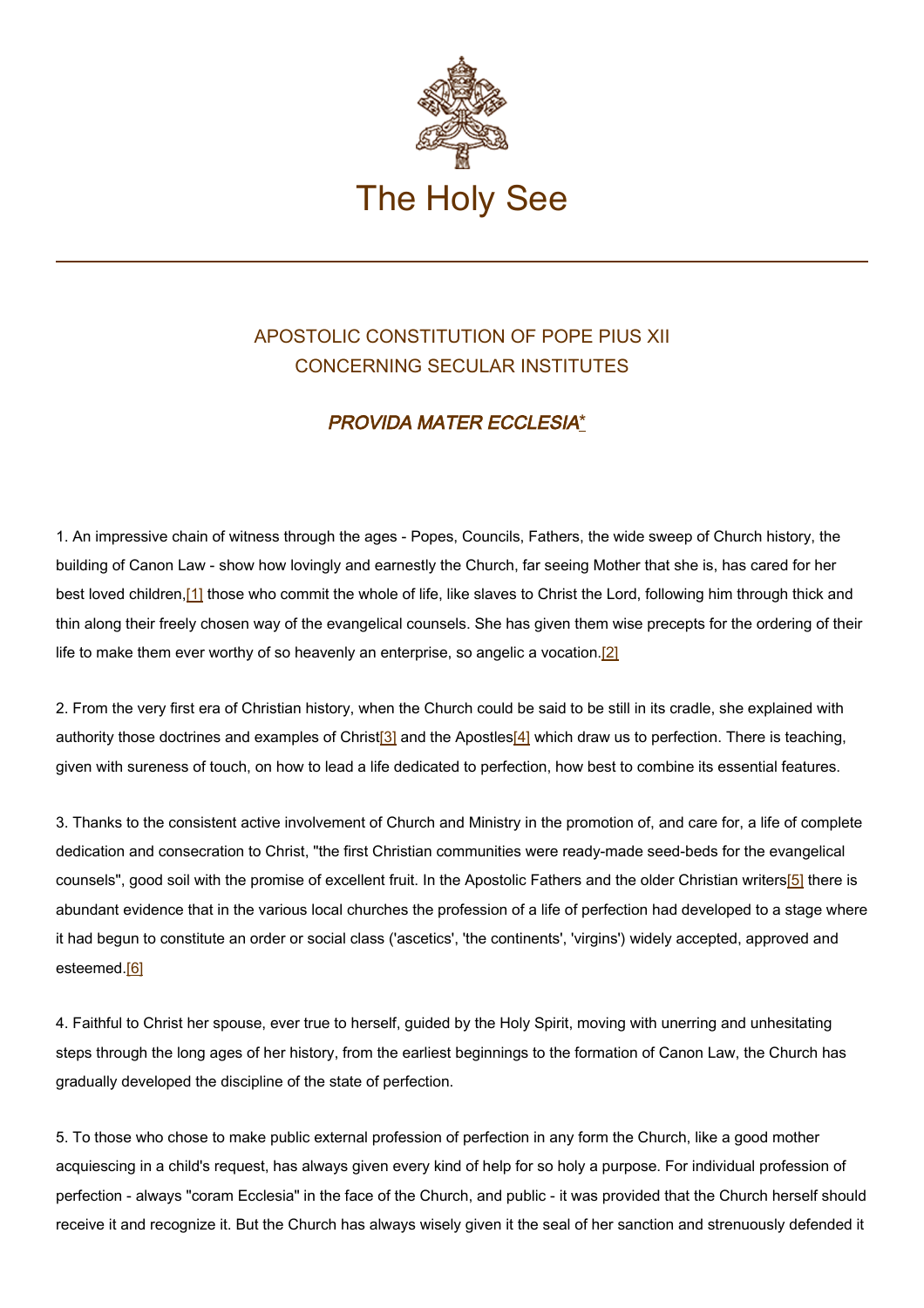and given it many canonical effects. This is seen in the primitive and venerable Blessing and Consecration of Virgins[7] which had its own liturgical rite.

6. From the time of the "Peace of Constantine", this care for the profession of perfection was, as the situation demanded, directed chiefly to public profession properly so called, i.e. made by groups united in fellowship for this purpose, approved and established by favor or command of Church Authority.

7. We have only to look at the glorious calendar of religious men and women through the ages to see how a canonical religious life is closely interwoven with the holiness and catholic apostolate of the Church itself. The relationship is integral to the Church and to the Religious Orders and Congregations, which by the grace of the life-giving Spirit has grown gradually and steadily in deeper and firmer self-consistency and unity and in wonderful variety of forms.

8. It was to be expected, as in fact it happened, that the field of juridical structure should reflect this development. Faithful to the guiding hand of God's wisdom and providence the Church so legislated for the canonical state of perfection as to make it one of the cornerstones from which the edifice of ecclesiastical discipline would be built.

9. In the first place the public state of perfection was given the standing of one of the three chief ecclesiastical states of life, a new canonical category was created. No other class of "canonical persons" was thought necessary, only religious (cleric or lay), (Canon 107). This deserves profound reflection. The existing "orders of canonical persons" were considered to arise by divine law from the nature of the Church as hierarchically constituted and structured: to these was thus added an ecclesiastical institution (canons 107, 108/3). This class, "religious", a state between the two and compatible with either, was created for no other reason than that it is closely identified with the essential purpose of the Church, sanctification effectually sought in ways congruous to so sublime a purpose.

10. Public profession may in fact of itself produce nothing. The Church therefore with progressively rigorous requirements restricted the approval of this canonical state of perfection to associations founded by the Church itself, that is to Religious (Canon 488/1) who received from the Church both canonical existence and approval of their way of life: in practice this meant approval, after trial and slow mature consideration, in virtue of the Church's teaching office not only in theoretical terms but in real life lived, and, tried and retried by the test of experience, seen to be lived.

11 . The Code of Canon Law is so strict and uncompromising on this point that no exception whatever is contemplated. No canonical state of perfection is recognized unless the profession is made in a Religious Order or Congregation.

12. Finally, as the state of perfection has the status of a legal entity with its appropriate discipline, the Church made the wise provision that, for clerical Orders or Congregations, in all things that pertained to the Religious as clerics, the Order or Congregation itself would take the place of the diocese and admission would be equivalent to clerical incarnation. (canons 111 § 1, 115, 585). In the Code all the existing laws on Religious were assembled, reviewed, and given a definite formulation. Confirmation, cumulative from various contests, was given to the canonical acceptance of "states of perfection" as also to their legal standing. To Pope Leo XIII canonical provisions "Conditae a Christo"[8] a supplement was given, to complete the picture by the admission of Congregations of simple vows to the status of Religious. With this it could be thought that the whole terrain was mapped out. But a further possibility had to be envisaged. There were

 $\mathfrak{p}$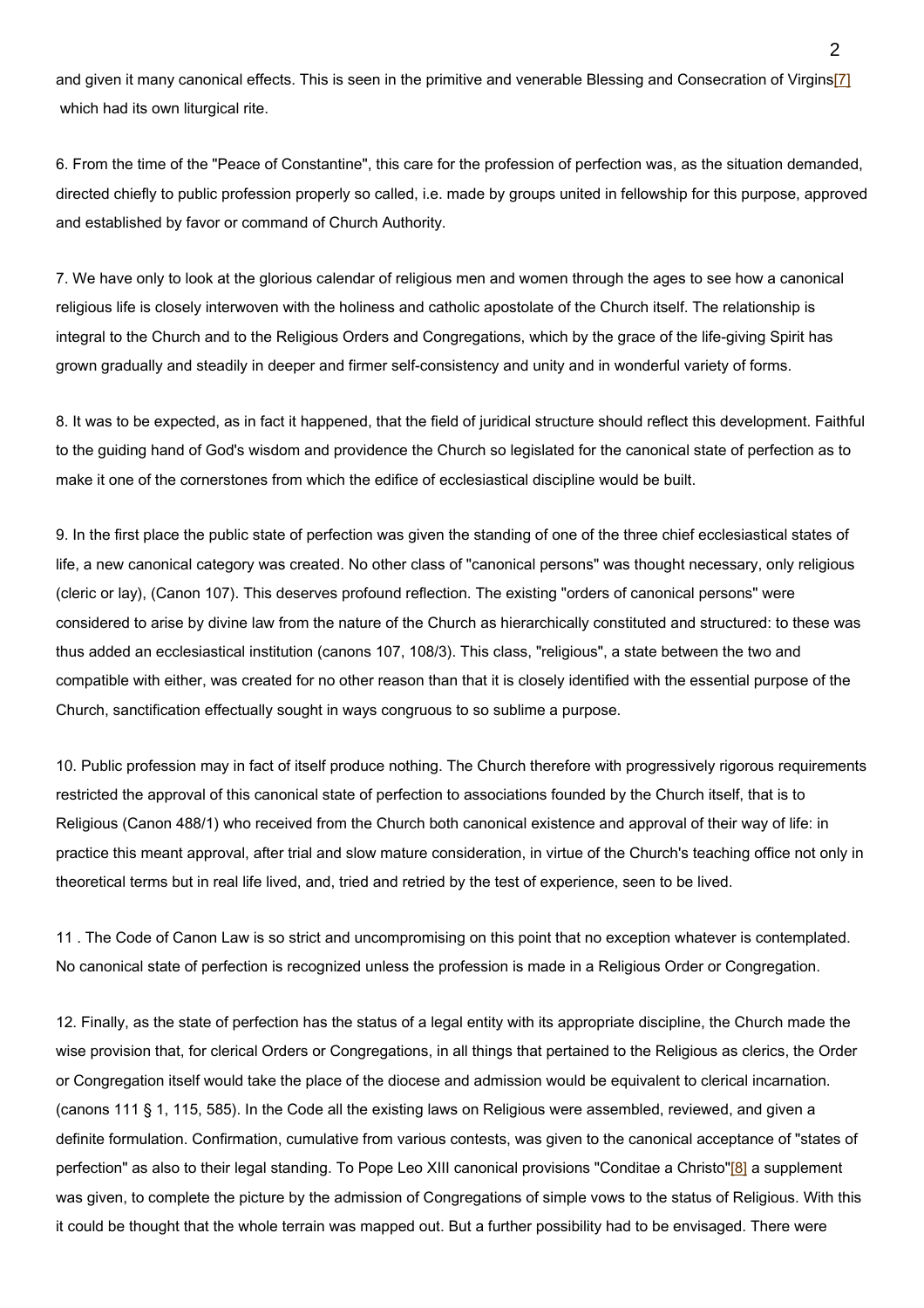associations which had deserved well of Church and State but had not all the specific features and legal formalities (public vows for instance) which go with a canonical state of perfection. Yet they were closely akin to Religious since they had everything that makes a life of perfection in the plain meaning of those words. With these, too, the Church must be concerned. They must be given in some way full and equal canonical standing in the manner and degree appropriate to their nature. This was accordingly done by an addendum to the section on Religious (Tit. XVII, Lib. II).

12. These wise and prudent laws, proofs of the Church's love and concern, made full provision for those very many who had set their hearts on leaving their secular condition and embarking upon a new way of life canonically approved, the life of Religious, a life consecrated and ordered solely and exclusively for the achievement of perfection.

13. But God's merciful kindness does not discriminate between man and man.[9] At his ways and purposes we can only wonder. He has sent out his invitation, time and time again, to all the faithful, that all should seek and practice perfection,<sup>[10]</sup> wherever they may be. So it has came about in the working of Divine Providence that many chosen souls even in the midst of the world, so vicious and corrupt, especially in our times, have opened out to him like flowers to the sun, souls not only full of burning zeal for that perfection to which each single soul is called, but capable in the midst of the world with a vocation that is from God of finding new and excellent ways of seeking perfection together in associations suitable to the needs of our times and yet well adapted to the search for perfection.

14. Every man and every woman may, in the hidden world of the human heart, (the canon lawyer would call it forum internum) reach out to perfection. This context of high personal endeavor we heartily commend to the prudence and zeal of spiritual directors. Our concern here is with the visible structure, the forum externum, associations which undertake to guide their members along the way that leads to perfection.

15. We do not mean every kind of association of people who are sincerely committed to secular Christian perfection. We are thinking of those which for all practical and essential purposes are closest akin to the states of perfection already recognized in the Church, and in particular to the Societies without public vows (Tit. XVII, of the Code) which have their own external ways of association, different from the common life of Religious. This convergence of essentials, as between these two kinds of association, is seen in the following common features: they have an internal organization with rules and regulations and distributed responsibilities: full membership involves freedom from incompatible commitments: they profess the evangelical counsels: they have their definite ways of ministry and apostolate.

16. One can see the hand of God with the emergence during the early years of the nineteenth century of such groups. The purpose then was to follow the evangelical counsels in the world and to be free to take on those imperative tasks of charity from which in those iniquitous times the religious communities were practically debarred.[11]

17. These earliest Institutes gave progressive factual proof of their worth. They had wise and exacting standards for admission. The training was well thought out and of sufficient duration, their method of shaping the members' daily life in the world was a combination of firmness and freedom to more. God's blessing was on their efforts, his grace was with them. It became quite clear that a strict and effectual consecration of oneself to the Lord in the world, much the same as that of Religious, was possible not only in the interior life but also in visible form, and that this did in itself constitute a most useful means by which apostolic action could reach and permeate the secular environment. For these reasons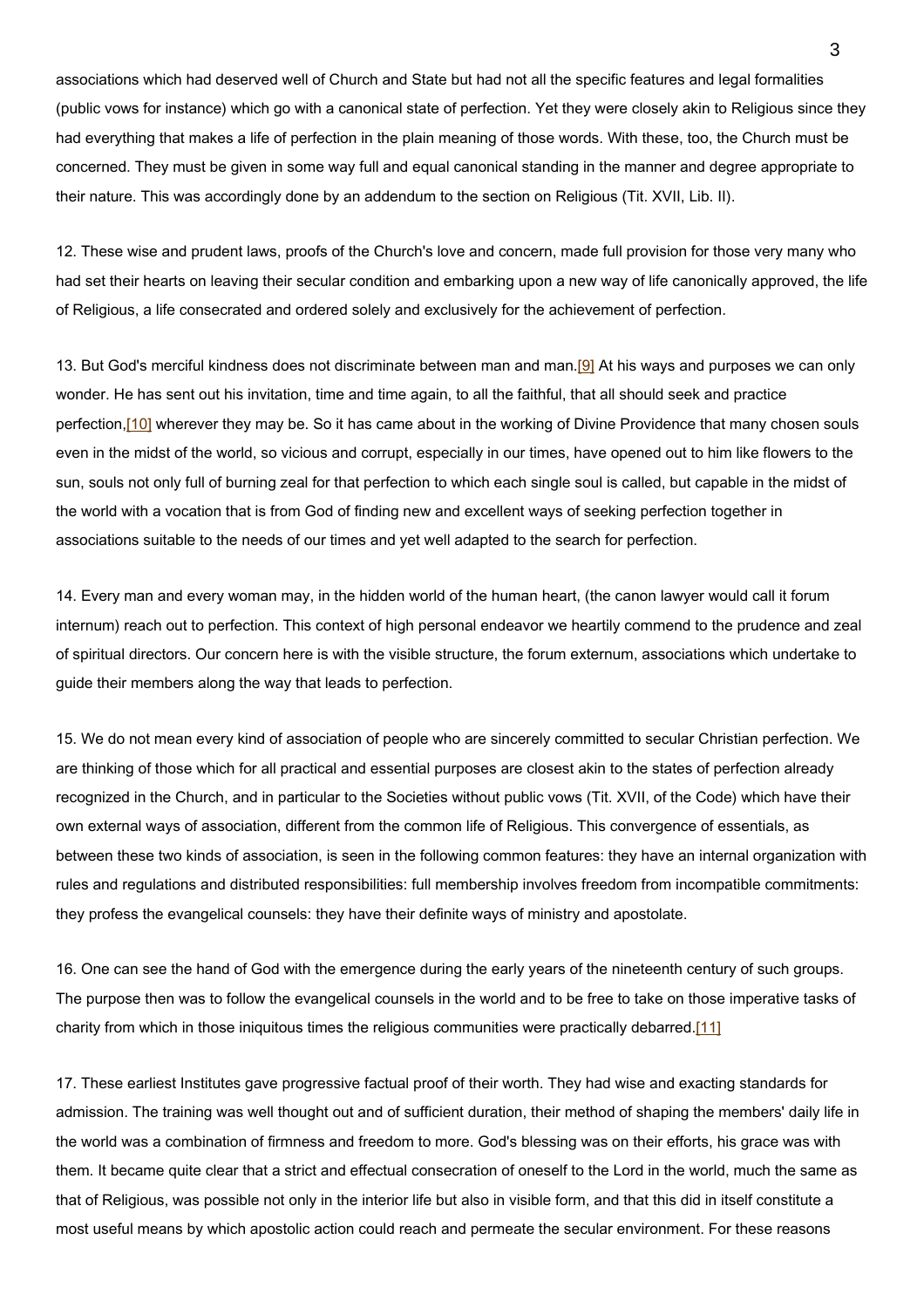"these Societies have repeatedly been given, equally with Religious Congregations, the hallmark of official praise from the Holy See".[12]

18. The successful development of these Institutes showed their varied potential for souls and for the Church.

19. In such Institutes it is quite possible to lead a life of perfection in spite of any difficulties arising from time, place and circumstances. For those who wish to do that but cannot or should not join a Religious Community, an Institute is often the answer. The effectiveness of Institute life in the Christian renewal of families, of secular professions, of society in general, through people's daily contact, from the inside of the secular scene, with lives perfectly and totally dedicated to God's sanctifying work in them is obvious. These Institutes also open the way to many forms of apostolate and service in times, places and circumstances from which priests and Religious are excluded by the nature of their calling, or which for other reasons are not accessible to them.

20. On the debit side of the account experience proved that this kind of free-lancing in the life of perfection without the help and support of common life and a religious habit had its difficulties and dangers which showed up from time to time as they could in the nature of the case be expected to do. There was no surveillance by the diocesan bishop who might well be ignorant of its presence in his diocese nor by superiors who often lived at a distance. There was great discussion about where they stood in Canon Law and what the Holy See had intended in giving them approval.

21. In 1889 Pope Leo XIII had issued a Decree on the subject[13] to the following effect: Although it was permissible to encourage and approve such Institutes the Congregation itself encouraged and approved them not as Religious Congregations but only as pious sodalities which did not have the existing canonical requirements for such status, in particular a real religious profession, since the vows (where they had vows) were private not public, that is received by a lawful Superior in the name of the Church. Such encouragement and approval could be given only on condition that the respective Ordinaries were given full information and responsibility. These statements and regulations were effective at the time in clarifying the nature of these Institutes without impeding their development and progress.

22. Quietly and without publicity the Secular Institutes have proliferated in the last forty years. They have taken many and various forms and some of them are completely self-contained while others are linked in various ways with existing Religious Orders, Congregations or Societies.

23. The Apostolic Constitution *Conditae a Christo* said nothing about Secular Institutes, being concerned only with Religious Congregations. The Code of Canon Law did not contemplate them because the time was not ripe for giving them canonical structure. The matter was deferred to future legislation.

24. In the light of all this, acutely conscious of Our responsibility in this field and not insensible to the claim of paternal love which these generous seekers of holiness in the world make upon us, We decided that what was needed was a wise, clear-cut differentiation of Institutes with full and authentic life of perfection as the test of authenticity; We were aware of the danger of thoughtless and feckless founders and the consequent proliferation of Institutes. We were also persuaded that deserving Institutes should have their own law based on their own meaning and purpose and condition. We have therefore decided to do for Secular Institutes with this present document what Pope Leo XIII did for Religious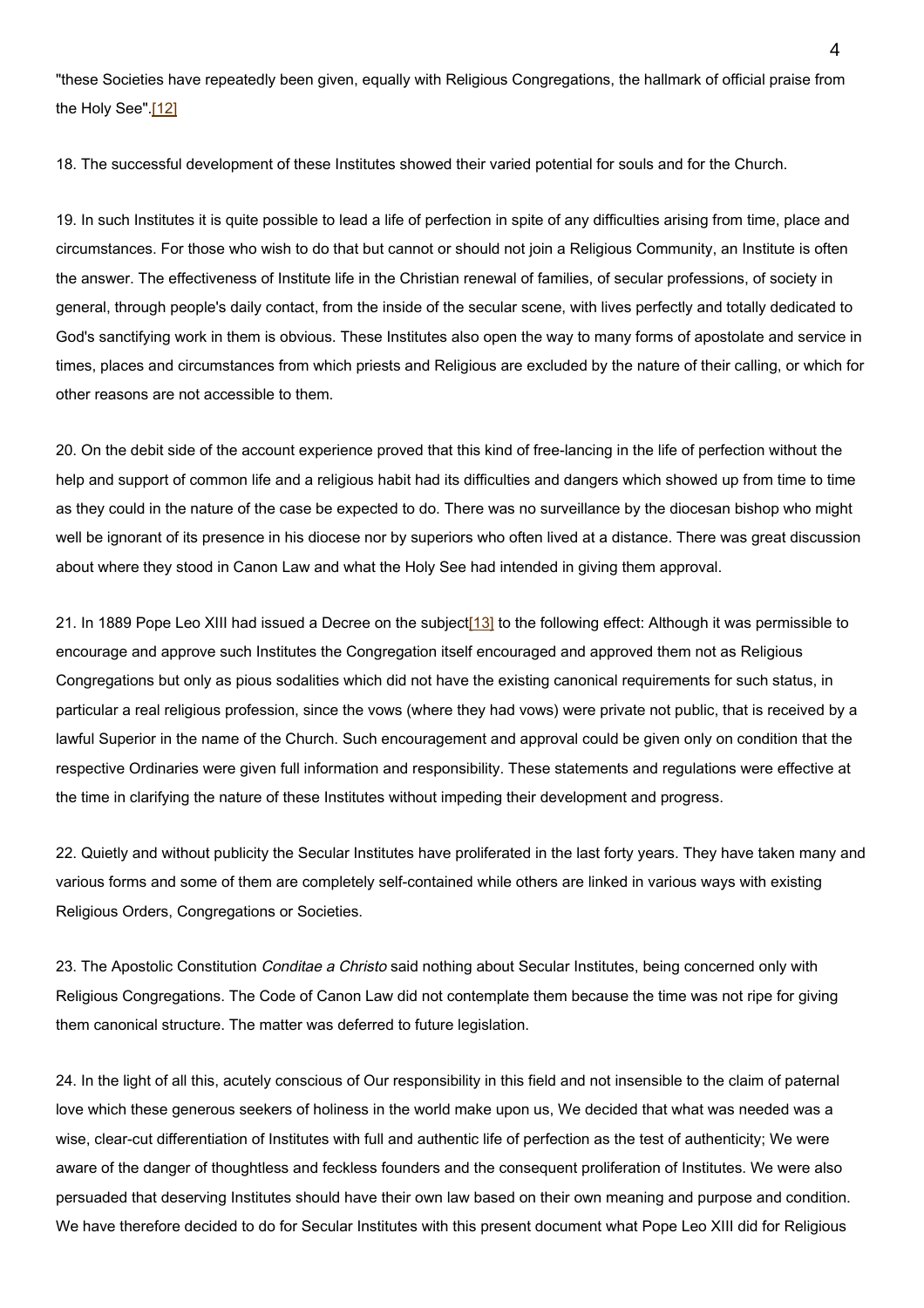25. This present document is the result. It was first examined by the Holy Office, then, in Our name and under Our own guidance, it was reviewed and given its final wording by the Sacred Congregation for Religious. We hereby approve it. In general and in detail as here-under each statement, decree and constitution has our Apostolic authority.

26. The executive body with delegated plenary powers is the Sacred Congregation for Religious.

## The Law of Secular Institutes

Art. I - Societies, clerical or lay, whose members make profession of the evangelical counsels, living in a secular condition for the purpose of Christian perfection and full apostolate shall be distinguished from all other associations (C.I.C. Pars Tertia, Lib. II ) by the name of Institutes or Secular Institutes and shall be governed by this present Apostolic Constitution.

Art. II - § 1. Not having the three public religious vows (canons 1308 1 and 488, 1) and being under no obligation to lead the canonical common life under the same roof (canons 487 and 673 ff.), Secular Institutes:

1. In law, normally, neither are nor, properly speaking, can be called Religious Orders or Congregations (canons 487 and 488, 1) or Societies of Common Life (c. 673, 1);

2. They are not bound by the legislation made for Religious Orders or Congregations as such: nor can they follow it except in cases where, by way of exception, some point of this legislation - in particular legislation for Societies without public vows - is lawfully adapted and applied to them.

§ 2. Without prejudice to existing common relevant canonical norms, Institutes are governed by these prescriptions as their own proper law framed in view of their proper natural conditions:

1. The general norms of this Apostolic Constitution as being the proper Statute of all Secular Institutes.

2. Norms laid down from time to time by the Sacred Congregation for Religious as need arises and in the light of experience, whether by way of interpreting the Constitution applying it, or improving upon it in general or in given cases.

3. Particular Constitutions approved in accordance with Articles V - VIII (below) which prudently adapt the general norms of law and the particular norms described above (nos. 1, 2) to the various purposes, needs and circumstances of each Institute.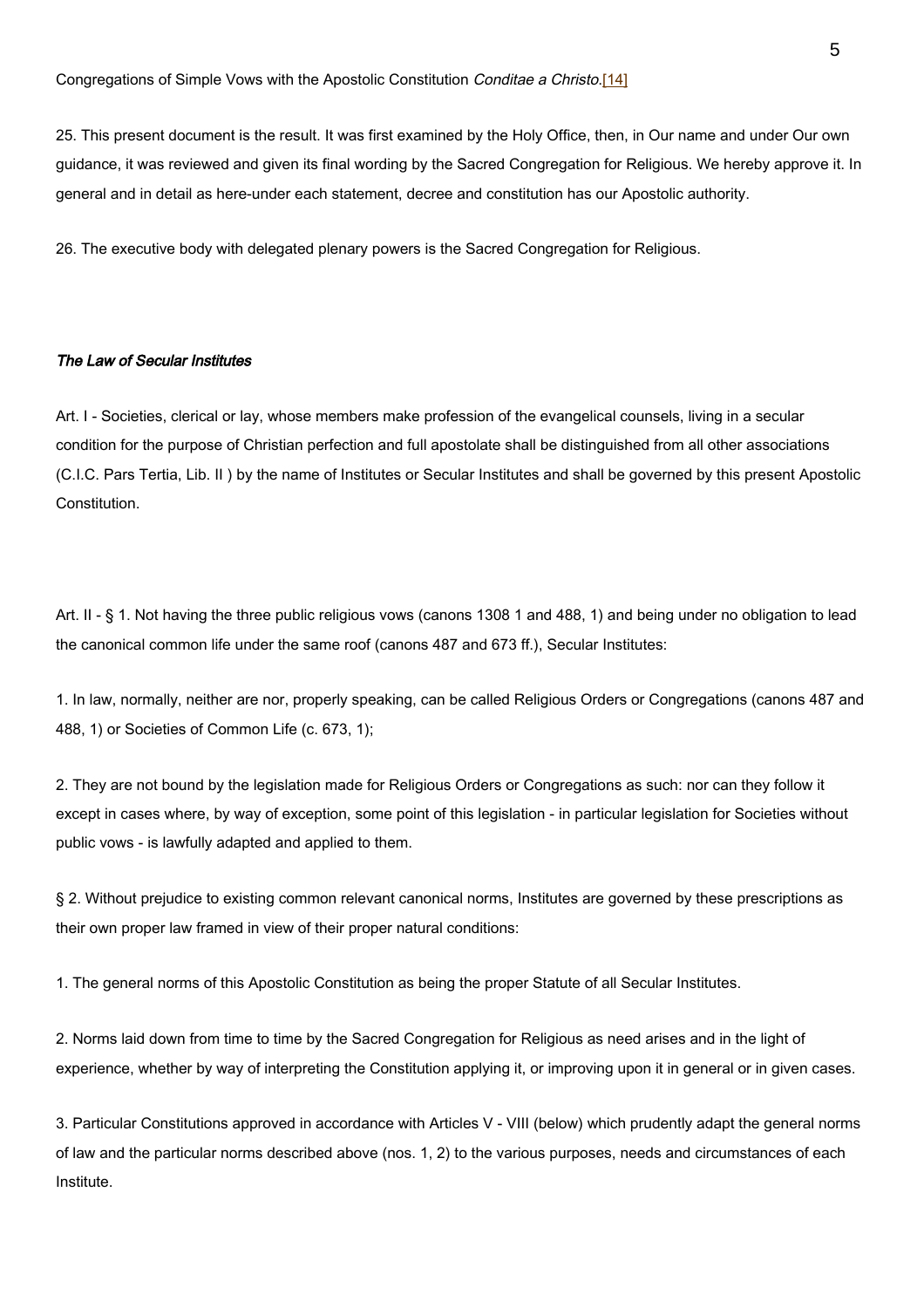Art. III - § 1. For canonical establishment as a Secular Institute a Pious Association, over and above the common canonical requirements of Pious Associations must have the following distinctive features:

§ 2. In respect of their consecration of life and profession of Christian perfection: besides the exercises of piety and selfdenial which are a necessary part of the search for perfection of Christian life, those who desire to be formal members in the strict sense of the word, of a Secular Institute, must in fact tend to this perfection in the distinctive ways here specified:

1. By profession made before God of celibacy and perfect chastity in the form of a vow, oath, or consecration binding in conscience, according to the norms of the Constitutions.

2. By a vow or promise of obedience, a permanent bond enabling them to devote themselves entirely to God and works of charity or apostolate and to be constantly, in all they do, subject to and under the moral guidance of Superiors in accordance with their Constitutions.

3. By a vow or promise of poverty whereby their use of temporal goods is not free but defined and limited in accordance with the Constitutions.

§ 3. In respect of the incorporation of members and the bond thereby created: the bond of union between a Secular Institute and those who are in the strict sense of the word its members must be:

1. Stable as laid down by the Constitutions, either perpetual or temporary to be renewed at the lapse of a specified period  $(c.488, 1);$ 

2 Mutual and full so that, in the way specified by the Constitutions, the member hands himself over completely to the Institute and the Institute looks after the member and is responsible for him.

§ 4. In respect of common residences or houses: Secular Institutes while not requiring canonical common life, or life under one roof (Art. II, I ) must, as need or practical utility requires, have one or more houses, namely:

1. Residence for Superiors, especially General or Regional.

2. A house or houses where members in initial and final training may live or meet or hold retreats and similar gatherings.

3. A house or houses for members who, because of illness or circumstances, cannot look after themselves or who ought not to live on their own or in lodgings.

Art. IV - § 1. The point of reference for the government and care of Secular Institutes is the Sacred Congregation for Religious without prejudice to the rights of the Sacred Congregation for the spread of the faith, as provided in Canon 252 § 3, in respect of Societies and Seminaries for Mission work.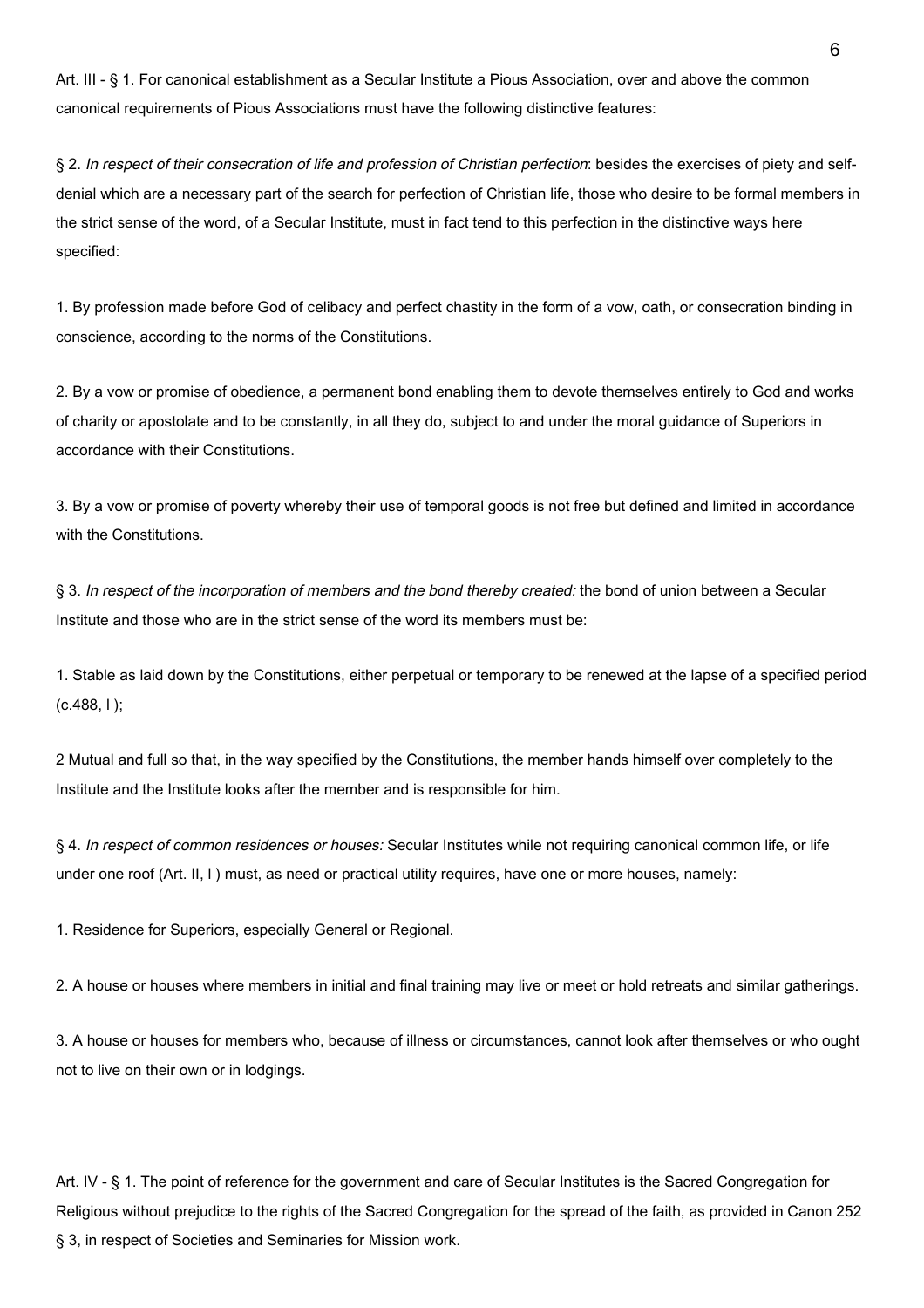§ 2. Associations which are of a different nature from those described in Art. I or which are not wholly committed to the aim and object there set out, as also those which lack any of the features listed in Articles I and III of this Apostolic Constitution, are subject to the legislation laid down for Associations of the Faithful in canons 684ff. and come under the Sacred Congregation of the Council - without prejudice to the provisions of c. 252 § 3 for Mission territories.

Art. V - § 1. Secular Institutes may be founded and given canonical existence (as in Canon100 1 and 2) by Bishops, but not by Vicars Capitular or Vicars General.

 § 2. Such foundations should not be made or permitted without previous consultation of the Sacred Congregation for Religious in accordance with c. 492 and with Art. VI here following:

Art. VI - § 1. The information to be sent to the Sacred Congregation when applying for permission to make a foundation should follow the lines of the information sent when a diocesan Congregation or Society of Common Life is to be set up. With the variations arising from the nature of the case as indicated from time to time by the same Sacred Congregation.

 § 2. The permission is an endorsement in the given case of the Bishop's right to make such foundations. Particulars of the foundation should be sent to Rome for registration.

Art. VII - § 1. By approval or decree of praise from the Holy See a Secular Institute becomes an Institute of pontifical right (c. 488, 3; 673 2).

 § 2. The requirements for such approval are, in general, the same as for Congregations or Societies of Common Life (nos. 6 ff.). The variations arising from the nature of the case are indicated from time to time by the Congregation.

§ 3. Approval of the Constitutions of the Institute is given in stages: a first approval, a further approval where opportune and a definitive approval. The procedure is as follows:

1. First discussion at a meeting of the Consultors Commission under the Chairmanship of the Cardinal Secretary of the Congregation or his deputy - the text presented and submitted with supportive arguments by at-least one Consultor.

2. A plenary meeting of the Sacred Congregation under the chairmanship of the Cardinal Prefect for detailed reconsideration and decision. Expert Consultors, including, where necessary or opportune, selected specialists, take part in this meeting.

3. The Cardinal Prefect or the Secretary at a personal Audience submits the decision to the supreme authority of the Sovereign Pontiff.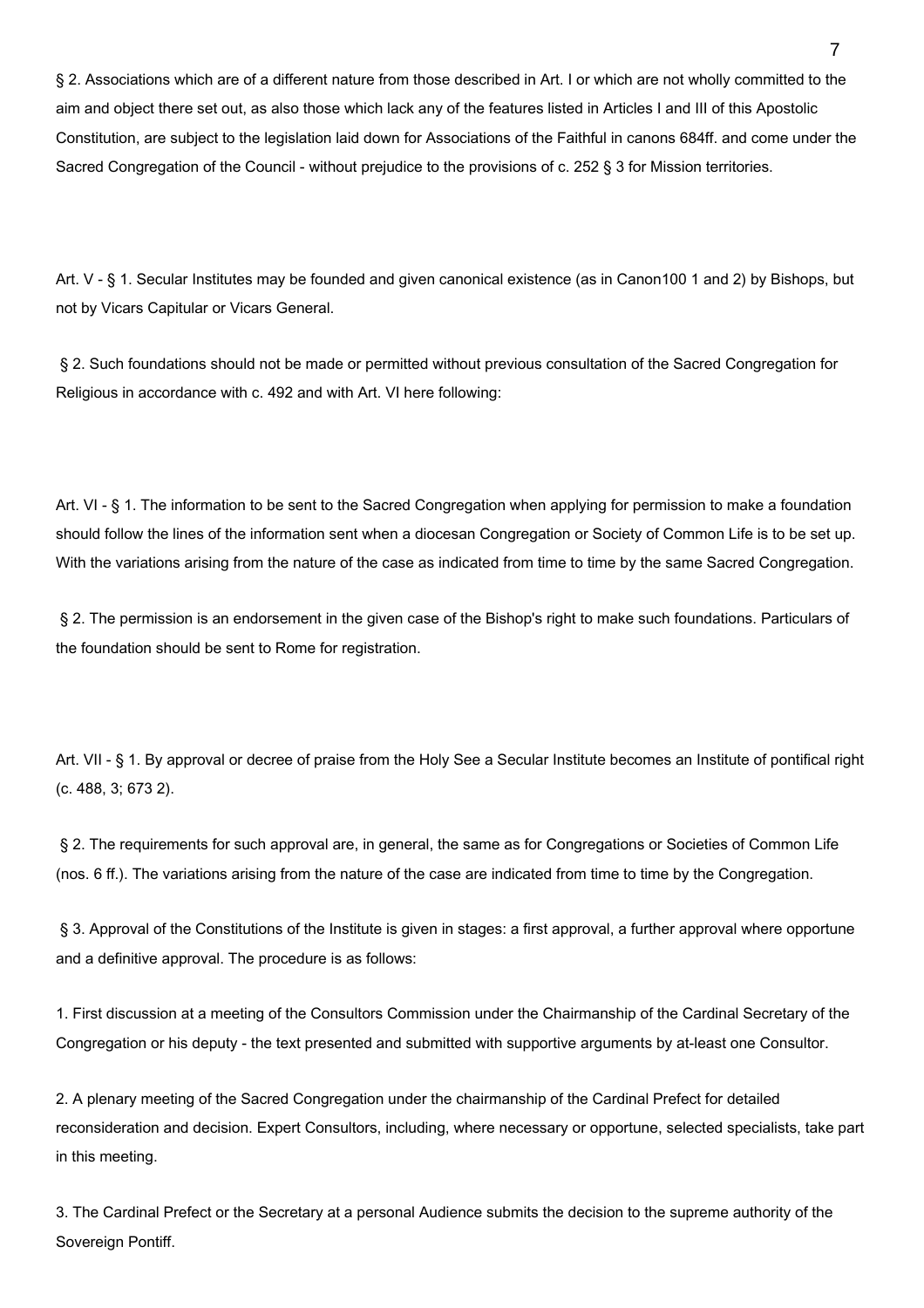Art. VIII - In addition to their specific Secular Institute legislation, Institutes come under the jurisdiction of Local Ordinaries in accordance with the canons relevant to non-exempt Congregations or Societies of Common Life.

Art. IX - The structure of responsibilities and authority within the Institutes may follow the model of Religious and Societies of Common Life, due allowance made (and approved by the Sacred Congregation) for the nature, purposes and circumstances of each.

Art. X - The rights and obligations of Institutes already founded, and approved by Bishops (after consultation of the Holy See) or by the Holy See itself, are not affected by this Apostolic Constitution.

To this present document we give the full force of our Apostolic Authority.

Rome, St. Peter's, February 2, feast of the Purification of our Lady, 1947, the eighth of our pontificate.

## PIUS PP. XII

\*The original text is in Latin.

[1] Pius XI, Message on the radio, 12 February 1931, R.C.R. 1931, p. 89.

[2] Cfr. Tertullius, Ad uxorem, lib. 1, c. IV (PL, 1,1281); Ambrosius, De virginibus, 1, 3, 11 (PL, XVI, 202); Eucherius Lugdun., Exhortalio af Monachos, I (PL, L, 865); Bernardus, Epistola CDXLLX (PL, CLXXXII, 641); Id., Apologia ad Guillelmum, c. X (PL, CLXXXII, 912,

[3] Mt, XVI, 24; XIX, 10-12; 16-21; Mk X, 17-21, 23-30; Lk, XVIII, 18-22, 2429; XX, 3436.

[4] I Cor, VII, 25-35, 37-38, 40; Mt, XIX 27; Mk, X, 28; Lk, XVIII, 28; Acts, XXI, 8-9; Rev. XIV, 4-5

[5] Ignatius, Ad Polycarp., V (PG, V, 724); Polycarpus, Ad Philippen., V, 3 (PC, V, 1009); Iustinus Philosophus, Apologia I pro christianis (PG, VI, 349,; Clemens Alexandrinus, Stromata (PG, VIII, 24); Hyppolitus, In Proverb. (PG X, 628); Id., De Virgine Corinthiaca (PG, X, 871-874); Origenes, In Num. hom., II, 1 (PG, XII, 590); Methodius, Convivium decem virginum (PG, XVIII, 27-220); Tertullianus, Ad uxorem, lib., I, c. VII-VIII (PL, I, 1286-1287); Id., De resurrectione carnis, c. VIII (PL. 11, 806); Cyprianus, Epistola XXXVI (PL, IV, 827); Id., Epist., LXII, 11 (PL, IV, 366); Id., Testimon. adv. iudeos,